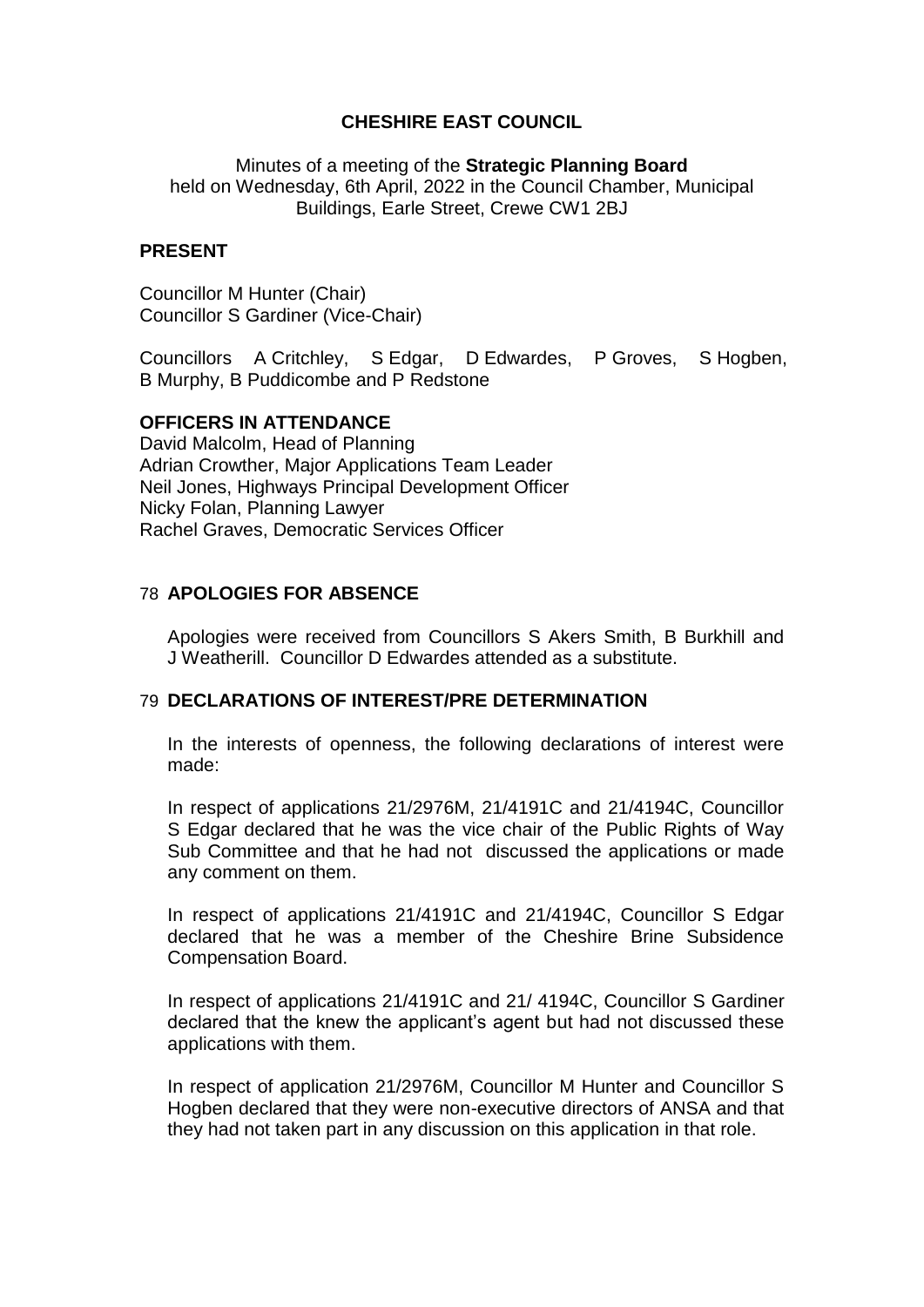In respect of applications 21/4191C and 21/4194C, Councillor M Hunter declared that he was a Middlewich Town Councillor and had not taken part in any discussions on the applications in that role.

### 80 **MINUTES OF THE PREVIOUS MEETING**

#### **RESOLVED:**

That the minutes of the previous meeting held on 9 March 2022 be approved as a correct record and signed by the Chair.

### 81 **PUBLIC SPEAKING**

### **RESOLVED:**

That the public speaking procedure be noted.

# 82 **21/2976M-VARIATION OF CONDITION 2 - APPROVED PLANS ON APPROVAL 17/6471M, LAND OFF HAZELBADGE ROAD, POYNTON, CHESHIRE FOR MR SHAUN MCCARTHY, ELAN HOMES LTD**

Consideration was given to the above application.

The following attended the meeting and spoke in relation to the application:

Councillor Mike Sewart, Ward Councillor; Poynton Town Councillor Laurance Clarke, and Shaun McCarthy, representing the applicant.

#### **RESOLVED:**

That, for the reasons set out in the report the application be APPROVED, subject the prior completion of a s106 agreement to secure the following

|                                                 | <b>Requirement</b>                                                                                                                                     | <b>Triggers</b>                                                                                   |
|-------------------------------------------------|--------------------------------------------------------------------------------------------------------------------------------------------------------|---------------------------------------------------------------------------------------------------|
| <b>Affordable Housing</b>                       | 30% (40 units) of total<br>dwellings to be provided<br>(65% (26 units) Affordable<br>Rent / 35% (14 units)<br>Intermediate)                            | No more than 80%<br>open market occupied<br>prior to affordable<br>provision within each<br>phase |
| <b>Off site Ecological</b><br><b>Mitigation</b> | £46,137 towards Kerridge<br><b>Hill Nature Reserve</b>                                                                                                 | Prior to<br>commencement                                                                          |
| <b>Open Space</b>                               | a) Open space scheme to<br>be submitted<br>b) Management scheme<br>to be submitted<br>c) to include<br>landscaping/planting<br>between end of spur and | Prior to<br>commencement<br>Prior to occupation                                                   |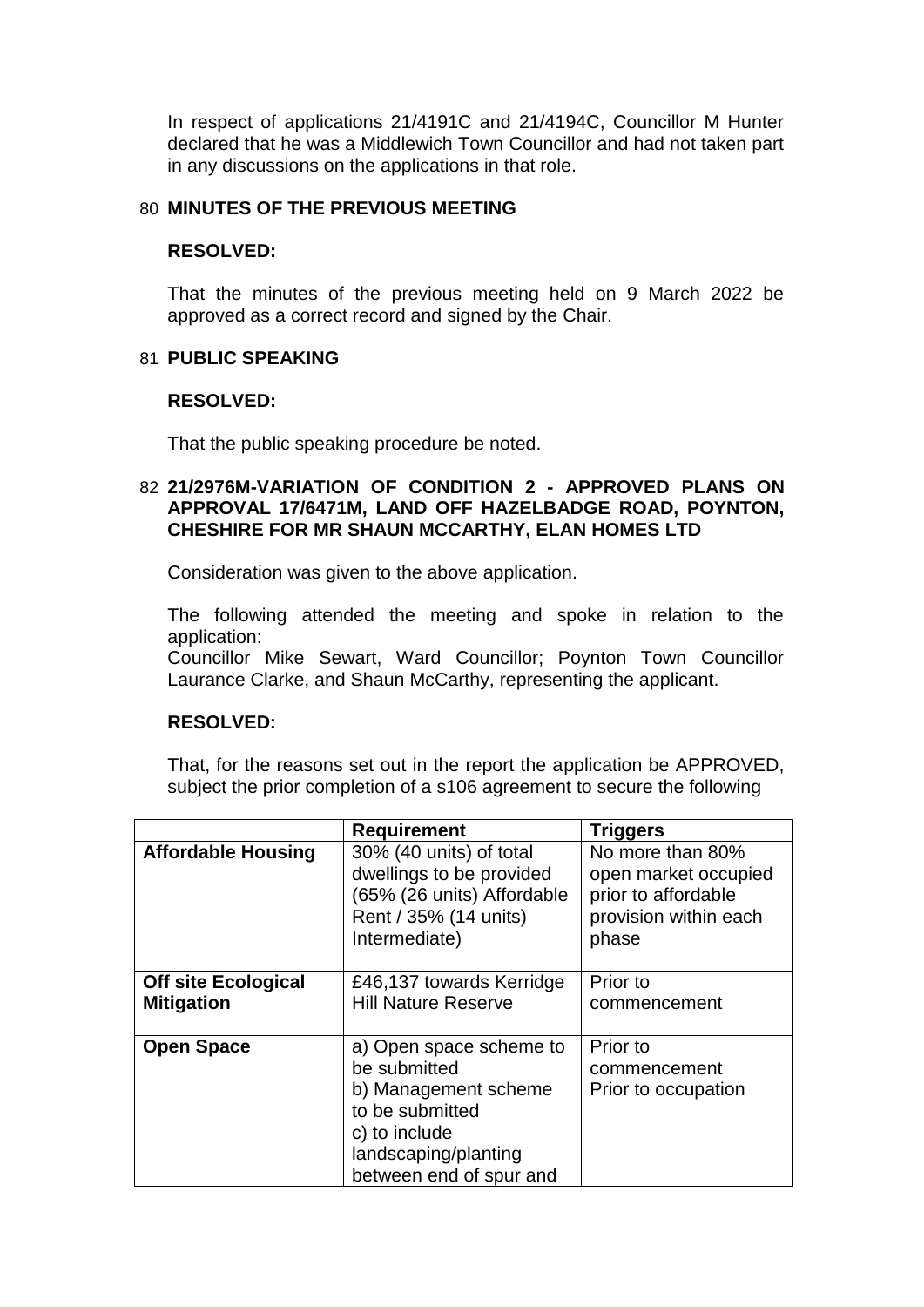|                                                                            | boundary.                                                                                                      |                                                                           |  |
|----------------------------------------------------------------------------|----------------------------------------------------------------------------------------------------------------|---------------------------------------------------------------------------|--|
| <b>Indoor Sports</b><br><b>Contribution</b>                                | £22,500 towards Poynton<br>Leisure Centre                                                                      | Prior to occupation                                                       |  |
| <b>Recreation &amp;</b><br><b>Outdoor Sports</b><br><b>Contribution</b>    | £96,000 towards Deva<br>Close Playing Fields,<br>Poynton                                                       | Prior to<br>commencement                                                  |  |
| <b>Allotments &amp;</b><br><b>Community Gardens</b><br><b>Contribution</b> | £61,875 towards existing<br>facilities and new<br>opportunities in Poynton                                     | Prior to<br>commencement                                                  |  |
| <b>Education</b>                                                           | Primary £260,311<br>Secondary £310,511<br><b>SEN £91,000</b>                                                   | 50% Prior to first<br>occupation<br>50% at occupation of<br>67th dwelling |  |
| <b>Healthcare</b>                                                          | £128,332 towards<br>development of Priorsleigh<br><b>Medical Centre and</b><br><b>McIlvride Medical Centre</b> | 50% Prior to first<br>occupation<br>50% at occupation of<br>67th dwelling |  |
| <b>Poynton Relief Road</b><br><b>Contribution</b>                          | £731,500 towards<br><b>Poynton Relief Road</b>                                                                 | 50% Prior to first<br>occupation<br>50% at occupation of<br>67th dwelling |  |
| <b>Traffic regulation</b><br><b>Order Contribution</b>                     | £7,000 to fund the<br>required traffic regulation<br>order for works on<br>Hazelbadge Road                     | Prior to occupation                                                       |  |
| <b>Bus Stop</b><br><b>Contribution</b>                                     | £5,000 to facilitate the<br>provision of a bus stop<br>opposite Hilton Grove                                   | Prior to occupation                                                       |  |
| <b>Cycle Lane</b><br><b>Contribution</b>                                   | £10,000                                                                                                        | Prior to occupation                                                       |  |

and subject to the following conditions:-

- 1. Commencement of development by 2 November 2023
- 2. Development in accord with approved plans
- 3. Submission of details of building materials
- 4. Landscaping submission of details to include landscaping/planting between the end of the spur and boundary of site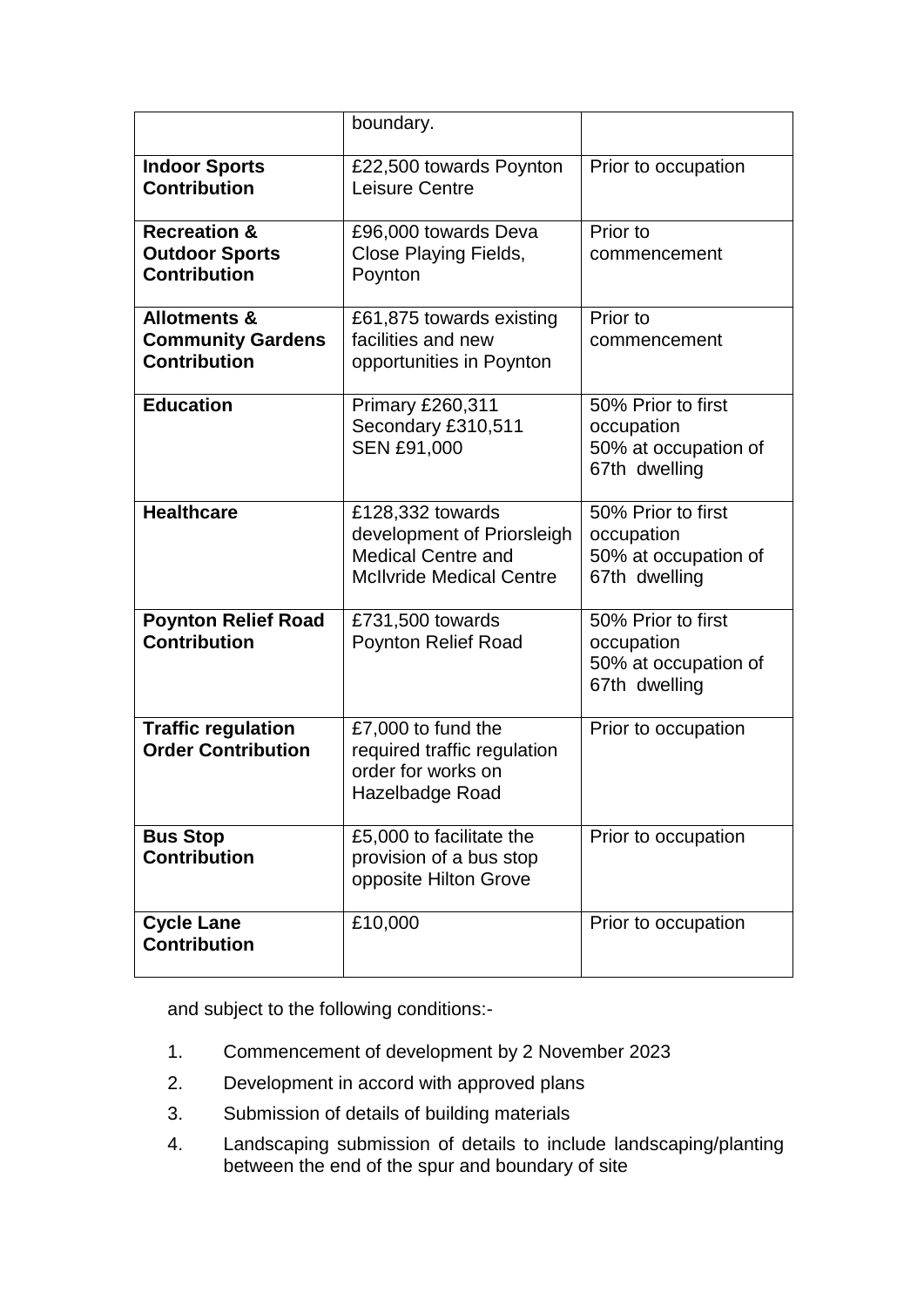- 5. Landscaping (implementation)
- 6. Tree retention
- 7. Tree protection
- 8. Construction specification/method statement for access road serving Plots 1-4 and for footpath adjacent to trees T24- T46
- 9. Arboricultural method statement
- 10. Levels details to be submitted which provides for the retention of trees on the site
- 11. Service / drainage layout which provides for the long term retention of the trees to be submitted
- 12. Implementation of noise mitigation measures
- 13. Electric vehicle infrastructure to be provided
- 14. Anti idling signage to be provided
- 15. Remediation Strategy to be submitted
- 16. Verification report to be submitted
- 17. Testing of any imported soil
- 18. Reporting of any unforeseen contamination
- 19. Implementation of Highway improvements
- 20. Construction management plan to be submitted
- 21. Amended travel plan to be submitted
- 22. No infiltration of surface water drainage into the ground is permitted
- 23. Development to be carried out with GCN mitigation strategy (to include 5m buffer zone to north of site)
- 24. Implementation of the reasonable avoidance measures detailed within section 6.8 of the Ecological Assessment Report (bats)
- 25. Development to be carried out in accordance with the submitted badger mitigation strategy.
- 26. Nesting birds survey to be submitted
- 27. Implementation of Reptile Reasonable Avoidance Measures
- 28. Details of proposed external lighting scheme to be submitted
- 29. Foul and surface water shall be drained on separate systems.
- 30. Surface water drainage scheme to be submitted
- 31. Development to be carried out in accordance with submitted Flood Risk Assessment
- 32. Obscure glazing to be provided
- 33. Construction Environmental Management Plan to be submitted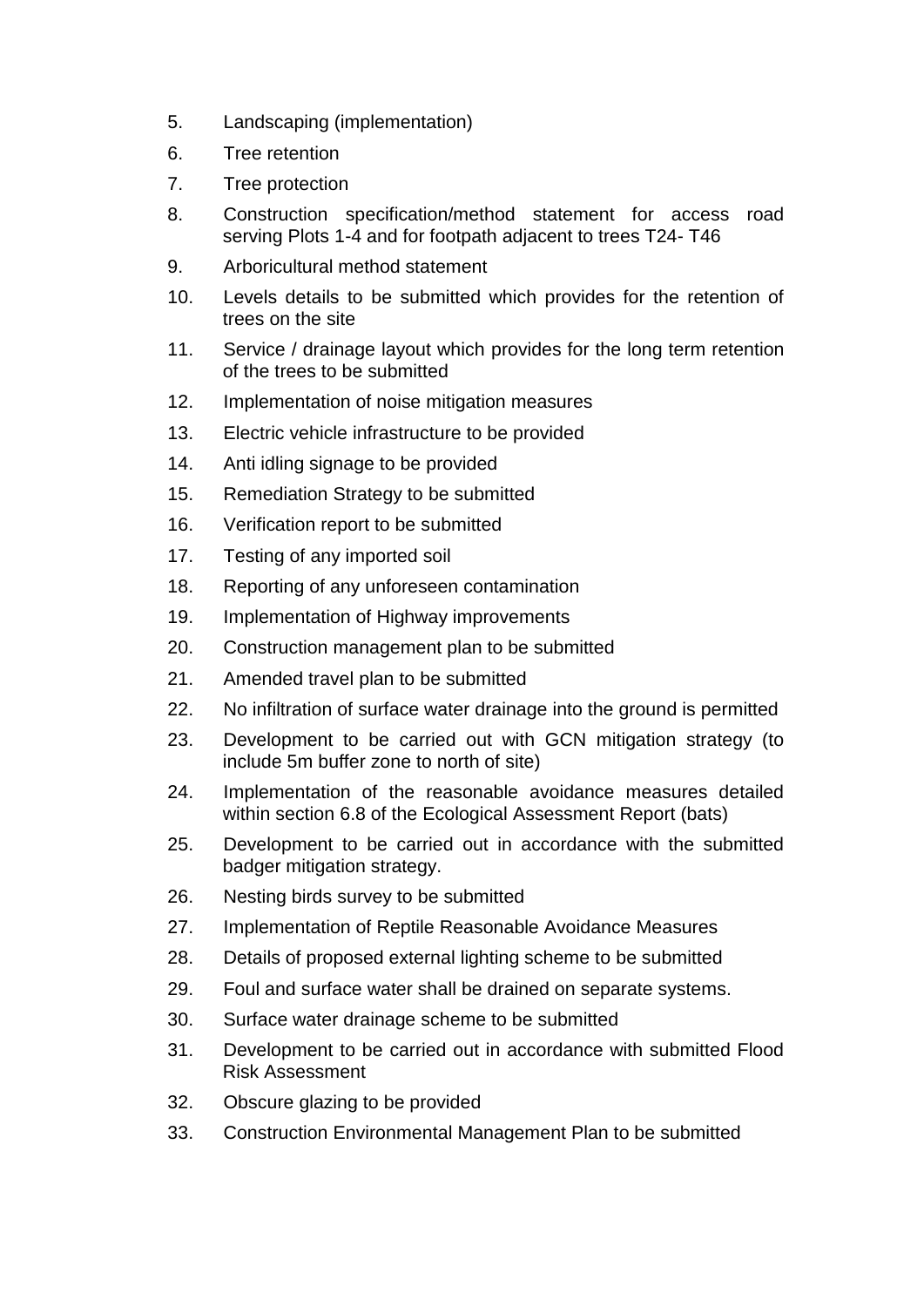- 34. Details of railings to western boundary of site to be submitted. Railings to be retained in perpetuity.
- 35. Construction Management Plan to demonstrate out how any indirect adverse impact on Poynton Brook will be avoided to be submitted.

In the event of any changes being needed to the wording of the Board's decision (such as to delete, vary or add conditions/informatives/planning obligations or reasons for approval/refusal) prior to the decision being issued, the Head of Planning has delegated authority to do so in consultation with the Chair or Vice Chair of the Strategic Planning Board, provided that the changes do not exceed the substantive nature of the Board's decision.

# 83 **21/4191C-FULL PLANNING APPLICATION PROPOSING THE ERECTION OF A SINGLE SIDED EMPLOYMENT BUILDING (USE CLASS B8, B2 AND ANCILLARY E(G)) WITH ASSOCIATED LANDSCAPING, DRAINAGE AND INFRASTRUCTURE, PHASE 4A MIDPOINT 18, HOLMES CHAPEL ROAD, MIDDLEWICH FOR MAGNITUDE LAND LLP**

Consideration was given to the above application.

The following attended the meeting and spoke in relation to the application:

Councillor Jonathan Parry, Ward Councillor; Mrs Annie Price, and Mr Jon Suckley, agent for the applicant.

# **RESOLVED:**

That for the reasons set out in the report and in the update report, the application be delegated to the Head of Planning in consultation with the Chair of the Strategic Planning Broad (or in their absence the Vice Chair) to approve subject to a section 106 agreement to secure:

| <b>Heads of Terms</b>        | <b>Amount</b> | <b>Trigger</b>                                               |
|------------------------------|---------------|--------------------------------------------------------------|
| Contribution to the MEB      | £53 - £73sgm  | within a range of $\vert$ On signing of contract for the MEB |
| <b>Ecological Mitigation</b> |               | Prior to occupation                                          |

and subject to the following conditions:

- 1. 3 Year start date
- 2. Approved plans/documents
- 3. Materials
- 4. Landscape maintenance
- 5. Tree Retention
- 6. Tree protection and construction measures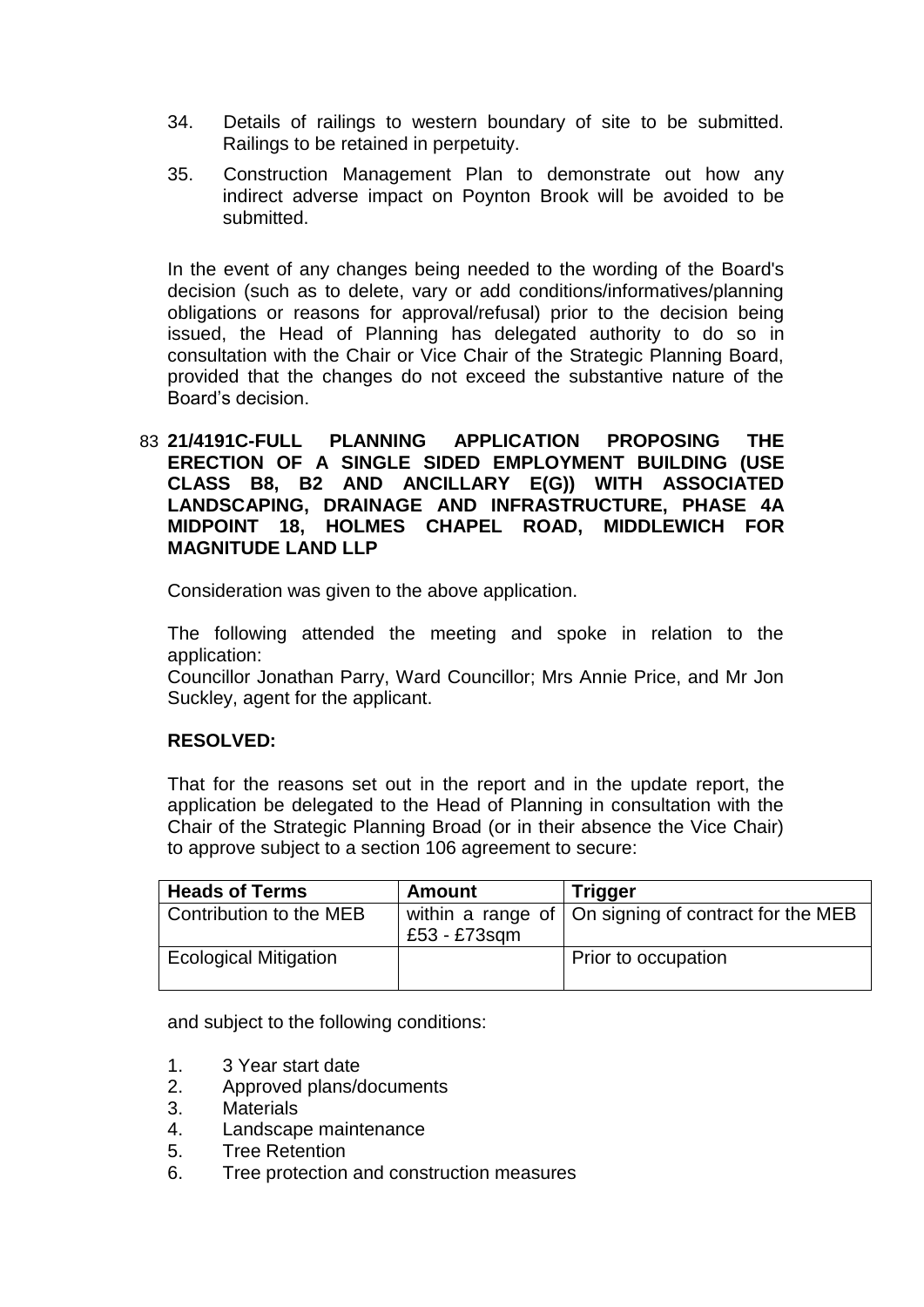- 7. Noise mitigation
- 8. Ultra-Low Emission Boiler(s)
- 9. Importation of soils
- 10. Measures to deal with unexpected contamination
- 11. Foul and surface water on separate systems
- 12. Environment Agency condition to include wording from Lead Local Flood Authority second condition
- 13. Development to be entered into Natural England's District level licencing scheme (once signed agreement has been received).
- 14. Updated badger, water vole, kingfisher and Otter survey prior to commencement.
- 15. Submission and implementation of CEMP for safeguarding of adjacent brook during construction process including safeguarding of undeveloped 8m buffer.
- 16. Implementation of avoidance measures to minimise impacts on toads and reptiles.
- 17. Lighting condition.
- 18. Lesser silver diving beetle mitigation and management strategy.
- 19. Safeguarding of nesting birds
- 20. Habitat creation and management plan for on-site biodiversity delivery.
- 21. Incorporation of biodiversity features (bird boxes etc.)
- 22. Brine Board foundation design
- 23. Approval of Flood Risk Assessment
- 24. 10% renewable energy
- 25. Cycling/shower facilities

Informatives

- NPPF
- Hours of working
- Pile foundations
- Dust management
- Floor floating
- $\bullet$  FPA
- Land drainage Act

In the event of any changes being needed to the wording of the Board's decision (such as to delete, vary or add conditions/informatives/planning obligations or reasons for approval/refusal) prior to the decision being issued, the Head of Planning has delegated authority to do so in consultation with the Chair or Vice Chair of the Strategic Planning Board, provided that the changes do not exceed the substantive nature of the Board's decision.

# 84 **21/4194C-FULL PLANNING APPLICATION PROPOSING THE ERECTION OF A CROSS DOCKED EMPLOYMENT BUILDING (USE CLASS B8, B2 AND ANCILLARY E(G)) WITH ASSOCIATED LANDSCAPING, DRAINAGE AND INFRASTRUCTURE, PHASE 4A MIDPOINT 18, HOLMES CHAPEL ROAD, MIDDLEWICH FOR MAGNITUDE LAND LLP**

Consideration was given to the above application.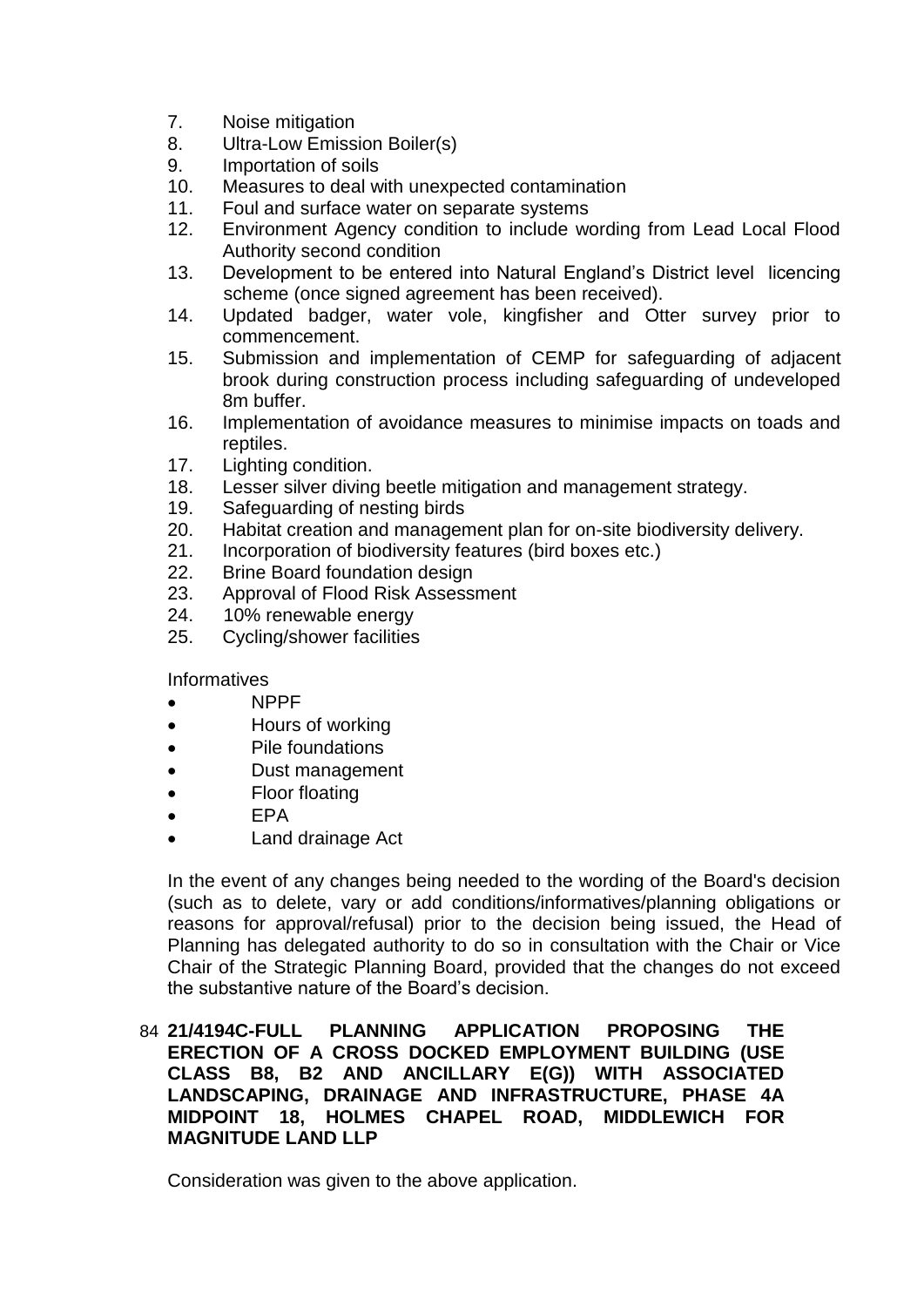The following attended the meeting and spoke in relation to the application:

Mr Jon Suckley, agent for the applicant.

# **RESOLVED:**

That for the reasons set out in the report and in the update report, the application be delegated to the Head of Planning in consultation with the Chair of the Strategic Planning Broad (or in their absence the Vice Chair) to approve subject to a section 106 agreement to secure:

| <b>Heads of Terms</b>        | <b>Amount</b> | <b>Trigger</b>                                               |
|------------------------------|---------------|--------------------------------------------------------------|
| Contribution to the MEB      | £53 - £73sqm  | within a range of $\vert$ On signing of contract for the MEB |
| <b>Ecological Mitigation</b> |               | Prior to occupation                                          |

and the following conditions:

- 1. 3 Year start date
- 2. Approved plans/documents
- 3. Materials
- 4. Landscape maintenance
- 5. Tree Retention
- 6. Tree protection and construction measures
- 7. Noise mitigation
- 8. Ultra-Low Emission Boiler(s)
- 9. Importation of soils
- 10. Measures to deal with unexpected contamination
- 11. Foul and surface water on separate systems
- 12. Environment Agency condition to include wording from Lead Local Flood Authority second condition
- 13. Development to be entered into Natural England's District level licencing scheme (once signed agreement has been received).
- 14. Updated badger, water vole, kingfisher and Otter survey prior to commencement.
- 15. Submission and implementation of CEMP for safeguarding of adjacent brook during construction process including safeguarding of undeveloped 8m buffer.
- 16. Implementation of avoidance measures to minimise impacts on toads and reptiles.
- 17. Lighting condition.
- 18. Lesser silver diving beetle mitigation and management strategy.
- 19. Safeguarding of nesting birds
- 20. Habitat creation and management plan for on-site biodiversity delivery.
- 21. Incorporation of biodiversity features (bird boxes etc.)
- 22. Brine Board foundation design
- 23. Approval of Flood Risk Assessment
- 24. 10% renewable energy